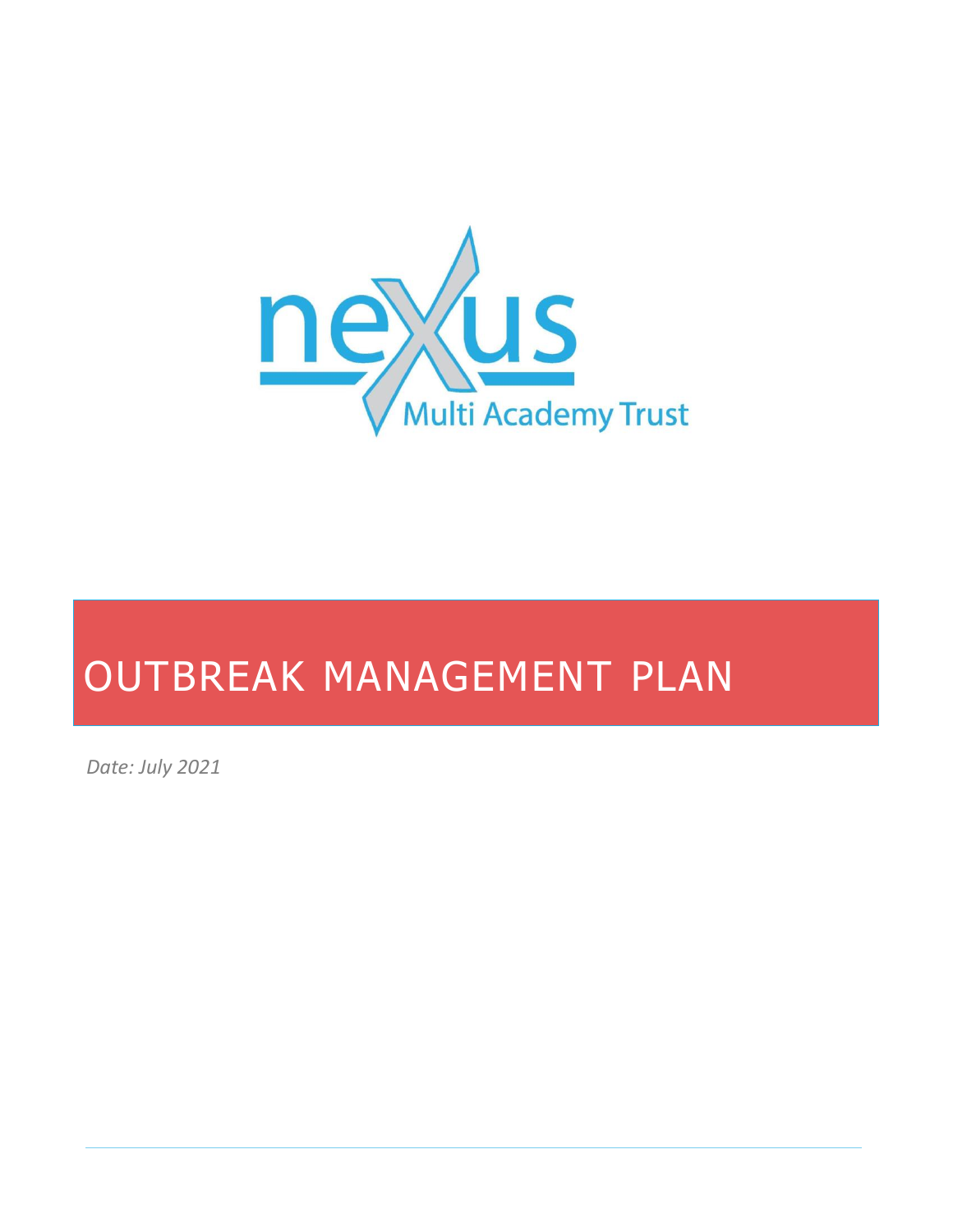# TABLE OF CONTENTS

## Contents

| $\mathcal{L}$ |
|---------------|
| 3             |
| 5.            |
|               |
| 10            |
| 14            |
| 18            |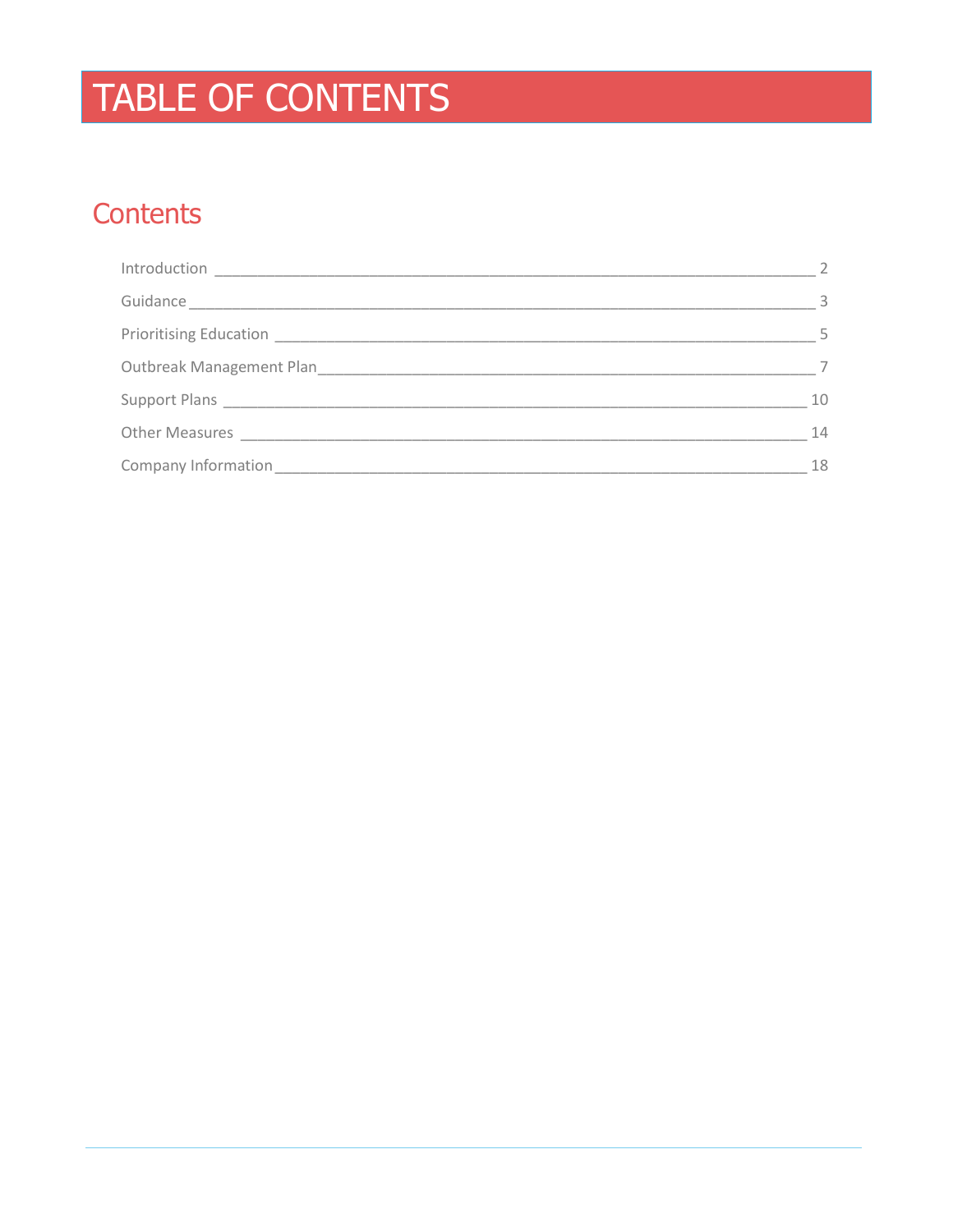## INTRODUCTION

## <span id="page-2-0"></span>**Introduction**

The Government has made it a national priority that education and childcare settings should continue to operate as normally as possible during the COVID-19 pandemic.

Measures affecting education and childcare may be necessary in some circumstances, for example:

- to help manage a COVID-19 outbreak within a setting
- if there is extremely high prevalence of COVID-19 in the community and other measures have failed to reduce transmission
- as part of a package of measures responding to a Variant of Concern (VoC)

This Outbreak Management Plan outlines how schools within Nexus Multi Academy Trust would operate if any of the additional measures were recommended for our settings or area. This plan includes how Nexus Multi Academy Trust will ensure every child receives the quantity and quality of education and care to which they are normally entitled.

Nexus Multi Academy Trust is a multi-academy trust comprising of 11 schools based over 14 sites located in the South Yorkshire area. Our school cohorts range from 3-19 year old. The schools currently operated by the Trust are:

- Abbey School, Little Common Lane, Rotherham, S61 2RA
- Bader Academy, Doncaster, DN3 2EW
- Becton School, Beighton Hospital, Sevenairs Road, Sheffield, S20 1NZ
- Coppice School, Ash Hill Road, Doncaster, DN7 6JH
- Crags Community School, Strauss Crescent, Rotherham, S66 7QJ
- Heatherwood School, Leger Way, Doncaster, DN2 6HQ
- Hilltop School, Larch Road, Rotherham, S66 8AZ
- Kelford School, Oakdale Road, Rotherham, S61 2NU
- North Ridge Community School, Tenter Balk Lane, Doncaster, DN6 7EF
- Pennine View School, Old Road, Doncaster, DN12 3LR

COVID-19 is a rapidly evolving situation for which guidance is being developed at a fast pace and is subject to change with little notice. This plan will be kept under review, particularly sections that provides links to national guidance and other relevant information to support outbreak control.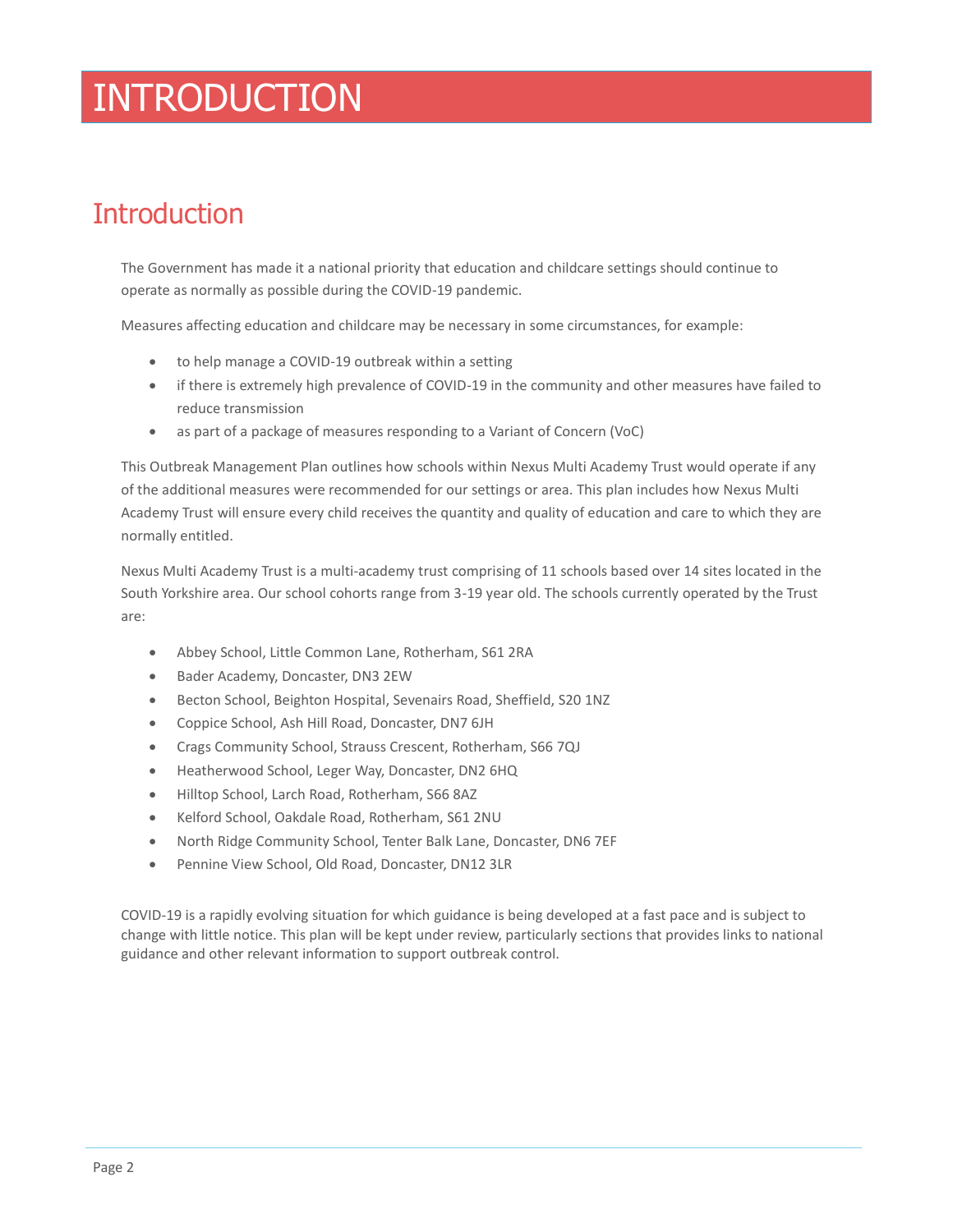## **GUIDANCE**

## <span id="page-3-0"></span>Guidance

### BACKGROUND

The most common symptoms of coronavirus (COVID-19) are recent onset of any of the following:

- New continuous cough
- A high temperature (over 37.8 degrees)
- A loss of, or change in, your normal sense of taste or smell

#### **Mode of transmission**

COVID-19 is passed from person to person mainly by large respiratory droplets and direct contact (close unprotected contact, usually less than one metre). These droplets can be directly inhaled by the person or can land on surfaces which another person may touch which can lead to infection if they then touch their nose, mouth or eyes.

#### **Incubation period**

The incubation period (i.e., time between exposure to the virus and developing symptoms) is between 1 and 14 days (median 5 days).

#### **When is a person infectious?**

A person is thought to be infectious 48 hours before symptoms appear, and up to seven days after they start displaying symptoms.

#### **Can children pass on the infection?**

There is some uncertainty about how much asymptomatic or mildly symptomatic children can transmit the disease but the evidence so far from a number of studies suggests children are less likely to pass it on and do not appear to play a major role in transmission. Most children with COVID-19 have caught the infection from adults and not the reverse. This is unlike 'flu.

#### **When one case occurs in educational and childcare settings or provision**

The response to a single case has many of the same features as the response to an outbreak and is managed using a preventative approach. Where two cases are linked in time to a setting then this suggests transmission and requires a more active approach.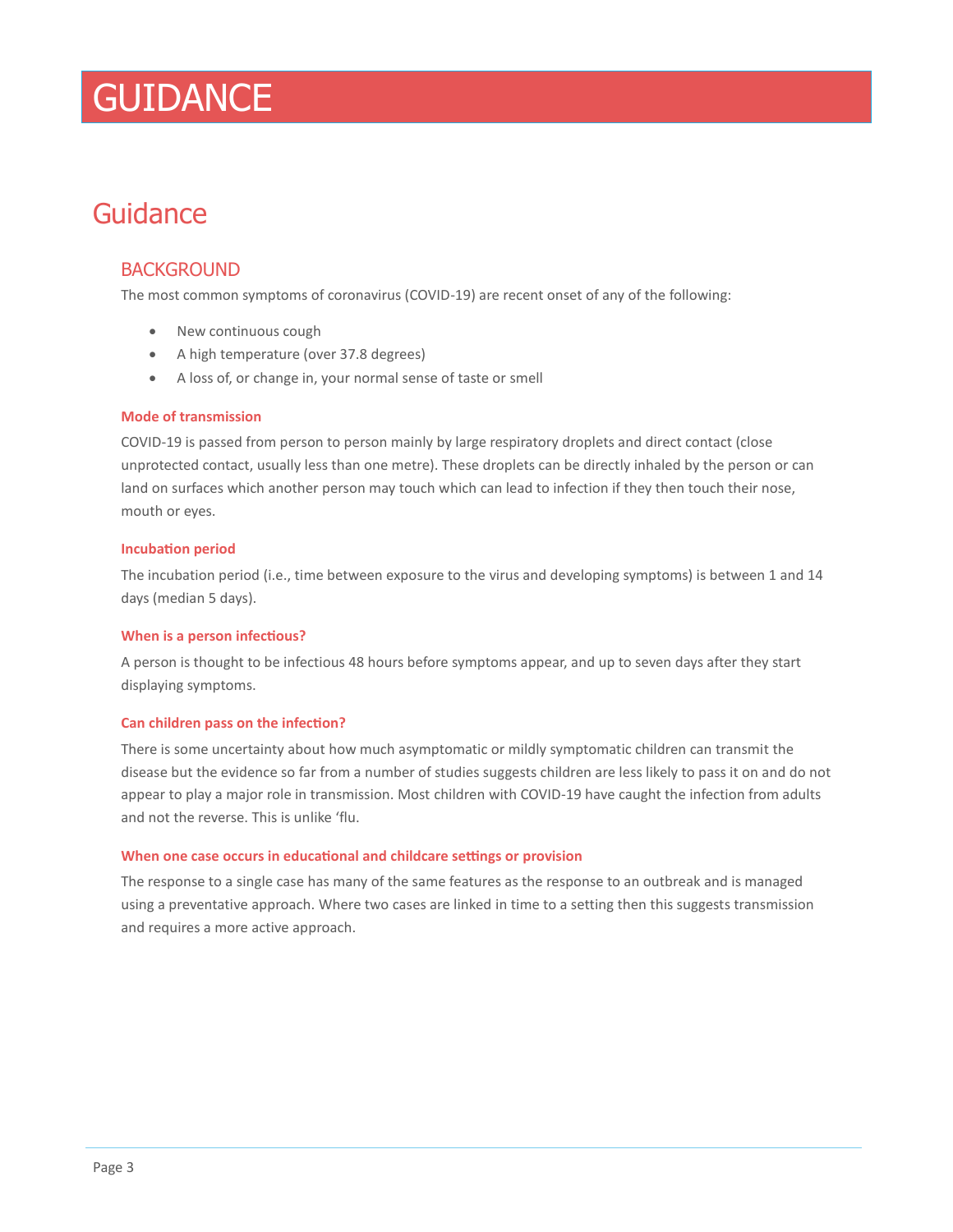## **GUIDANCE**

## FURTHER ADVICE

This plan should be read alongside the latest guidance for education settings operating during COVID (this is not an exhaustive list, and these documents change frequently so the reader should check they have the most up to date guidance).

- actions for early years and childcare providers during the COVID-19 outbreak <https://www.gov.uk/government/publications/coronavirus-covid-19-early-years-and-childcare-closures>
- actions for schools during the COVID-19 outbreak <https://www.gov.uk/government/publications/actions-for-schools-during-the-coronavirus-outbreak>
- protective measures for holiday and after-school clubs, and other out-of-school settings during the COVID-19 pandemic [https://www.gov.uk/government/publications/protective-measures-for-holiday-or-after-school-clubs](https://www.gov.uk/government/publications/protective-measures-for-holiday-or-after-school-clubs-and-other-out-of-school-settings-for-children-during-the-coronavirus-covid-19-outbreak)[and-other-out-of-school-settings-for-children-during-the-coronavirus-covid-19-outbreak](https://www.gov.uk/government/publications/protective-measures-for-holiday-or-after-school-clubs-and-other-out-of-school-settings-for-children-during-the-coronavirus-covid-19-outbreak)
- guidance for special schools and other specialist settings: COVID-19 [https://www.gov.uk/government/publications/guidance-for-full-opening-special-schools-and-other](https://www.gov.uk/government/publications/guidance-for-full-opening-special-schools-and-other-specialist-settings)[specialist-settings](https://www.gov.uk/government/publications/guidance-for-full-opening-special-schools-and-other-specialist-settings)
- Summer schools programme guidance <https://www.gov.uk/government/publications/summer-schools-programme>
- contingency framework: education and childcare settings [https://www.gov.uk/government/publications/coronavirus-covid-19-local-restrictions-in-education](https://www.gov.uk/government/publications/coronavirus-covid-19-local-restrictions-in-education-and-childcare-settings/contingency-framework-education-and-childcare-settings)[and-childcare-settings/contingency-framework-education-and-childcare-settings](https://www.gov.uk/government/publications/coronavirus-covid-19-local-restrictions-in-education-and-childcare-settings/contingency-framework-education-and-childcare-settings)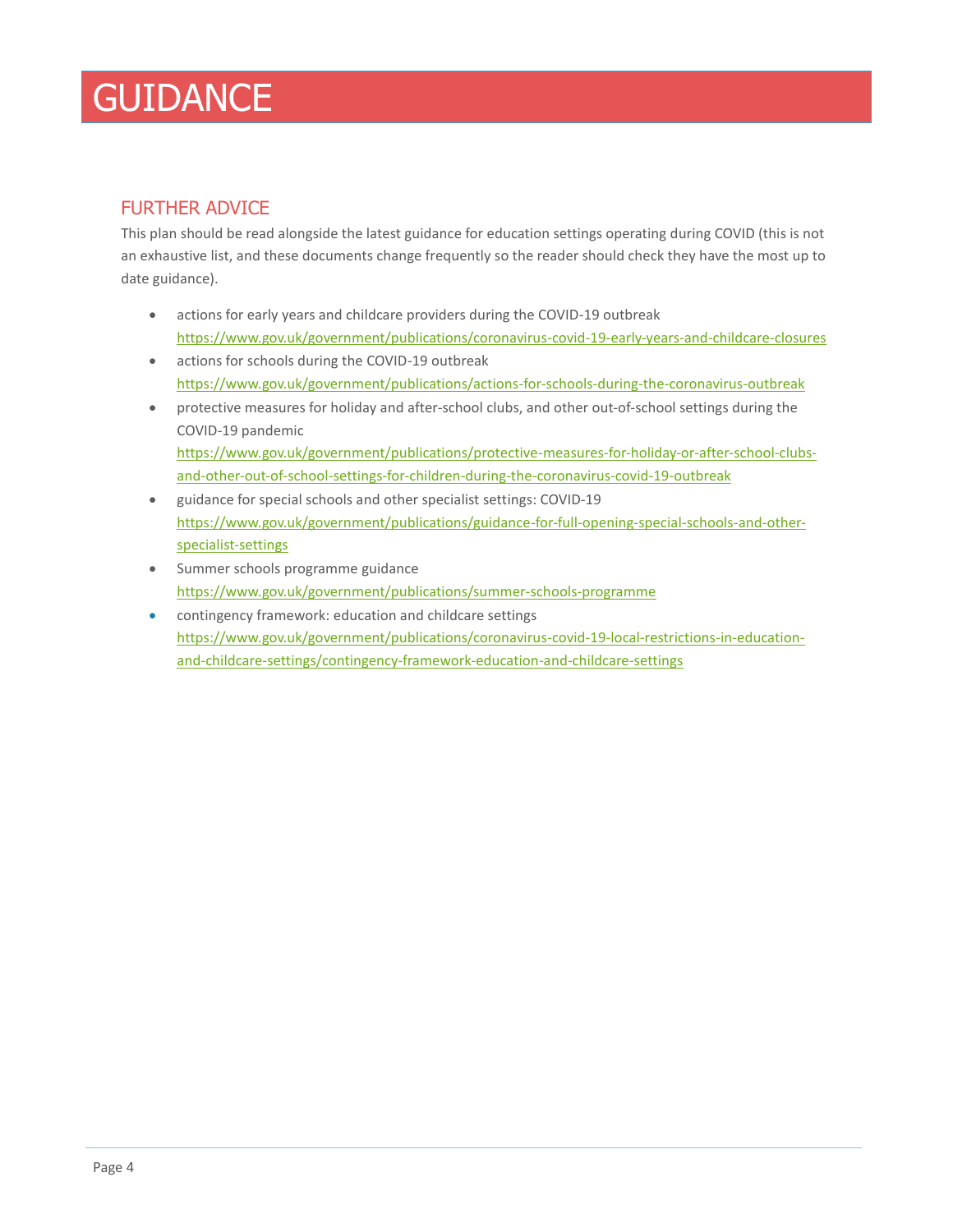## PRIORITISING EDUCATION

## <span id="page-5-0"></span>Prioritising Education

The impacts of having missed education during the pandemic are severe for children, young people and adults. In all cases, any benefits in managing transmission should be weighed against any educational drawbacks.

Decision-makers should endeavour to keep any measures in education and childcare to the minimum number of settings or groups possible, and for the shortest amount of time possible. Decision-makers should keep all measures under regular review and lift them as soon as the evidence supports doing so. Measures affecting education and childcare settings across an area should not be considered in isolation, but as part of a broader package of measures.

Attendance restrictions should only ever be considered as a last resort. Where measures include attendance restrictions, the Department for Education (DfE) may advise on any groups that should be prioritised. The Government will try to give as much notice as possible of any changes to the way settings should operate.

### PRIORITISING CERTAIN YEAR GROUPS

The DfE has stated that early years and primary settings should be "prioritised to continue to operate as normal", although the department "may advise that other groups should be prioritised".

#### **Early Years**

If attendance restrictions are needed, vulnerable children and children of critical workers should be allowed to attend.

#### **Primary Schools**

If some attendance restrictions are needed, all vulnerable children, children of critical workers, children in reception, year 1 and year 2 should still be allowed to attend. If, by exception, attendance is restricted further, vulnerable children and children of critical workers should still be allowed to attend.

#### **Secondary Schools**

If some attendance restrictions are needed, all vulnerable children and young people, children of critical workers, pupils in years 10, 11, 12 and 13, and other pupils who were due to take external exams this academic year should still be allowed to attend. If, by exception, attendance is restricted further, vulnerable children and young people and children of critical workers should still be allowed to attend.

#### **Special Schools**

Attendance expectations in special schools will remain in line with the equivalent age groups in mainstream schools. In exceptional circumstances, special schools and special post-16 institutions may encounter circumstances where they cannot provide their usual interventions and provision at adequate staffing ratios, or with staff with vital specialist training. In these circumstances, they should seek to resume as close as possible to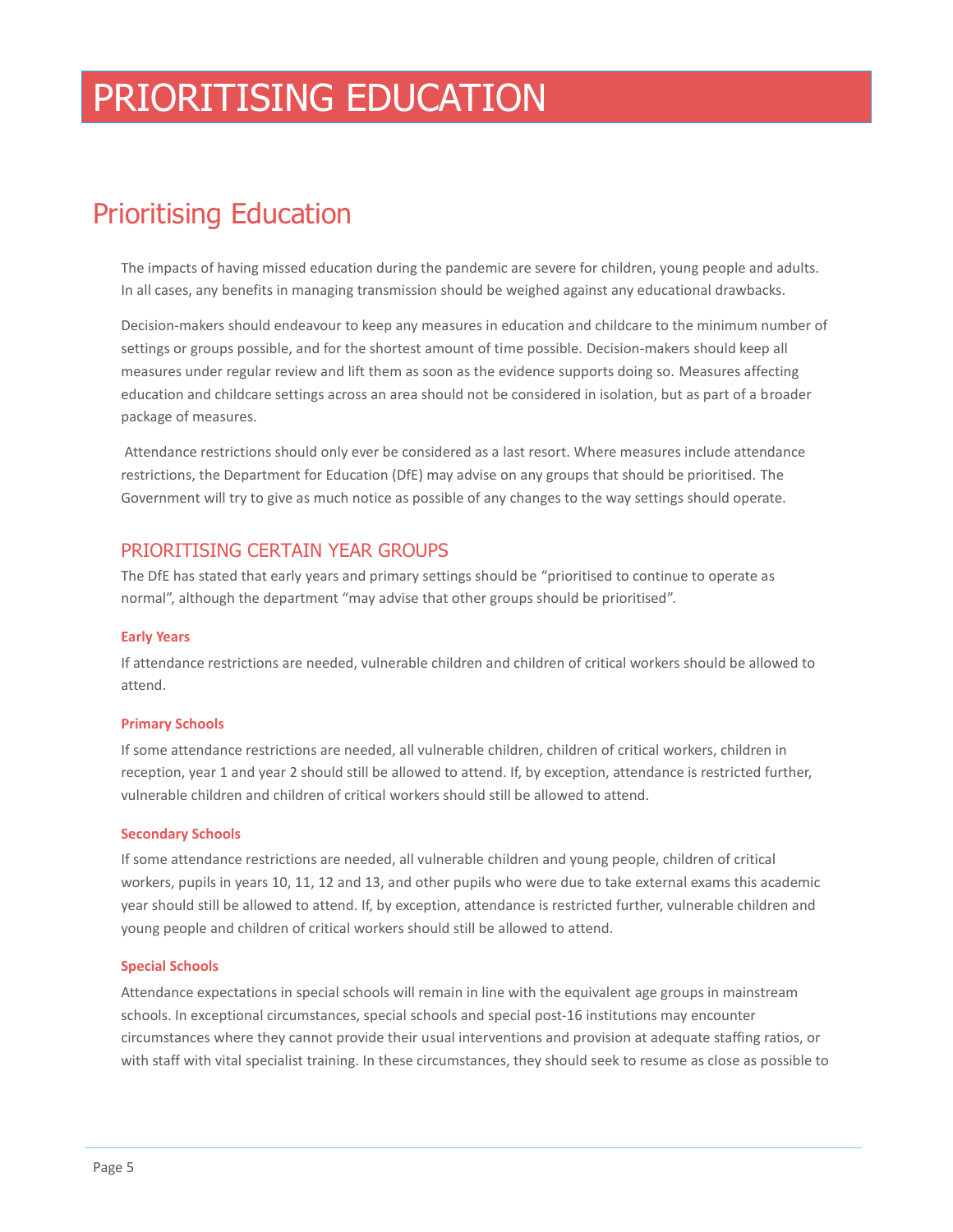## PRIORITISING EDUCATION

the specified provision for the child or young person as soon as possible. Where attendance is mandatory, fulltime provision should be provided.

### LIMITS ON ATTENDANCE

If attendance needs to be restricted further at either phase, vulnerable children and young people and children of critical workers should still be able to attend. Limits on attendance will only ever be considered as a last resort.

As with other periods of restricted attendance, schools within the Nexus Multi Academy Trust will provide high quality remote education for all pupils or those not attending.

Restrictions on attendance may be advised by local teams for individual settings or clusters of closely linked settings. If attendance restrictions are required across an area, the Government will publish detailed operational guidance for schools.

If restrictions on pupil attendance are needed, Nexus Multi Academy Trust will determine the workforce required onsite and if it is appropriate for some staff to work remotely.

### VULNERABLE CHILDREN AND YOUNG PEOPLE

Where vulnerable children and young people are absent, Nexus Multi Academy Trust and School Leaders will:

- follow up with the parent or carer, working with the local authority and social worker (where applicable), to explore the reason for absence and discuss their concerns
- encourage the child or young person to attend educational provision, working with the local authority and social worker (where applicable), particularly where the social worker and the Virtual School Head (where applicable) agrees that the child or young person's attendance would be appropriate
- focus the discussions on the welfare of the child or young person and ensuring that the child or young person is able to access appropriate education and support while they are at home
- have in place procedures to maintain contact, ensure they are able to access remote education support, as required, and regularly check if they are doing so

If settings have to temporarily stop onsite provision on public health advice, they would move to remote learning for all young people affected, unless the local authority is able to offer alternative arrangements for vulnerable children and young people.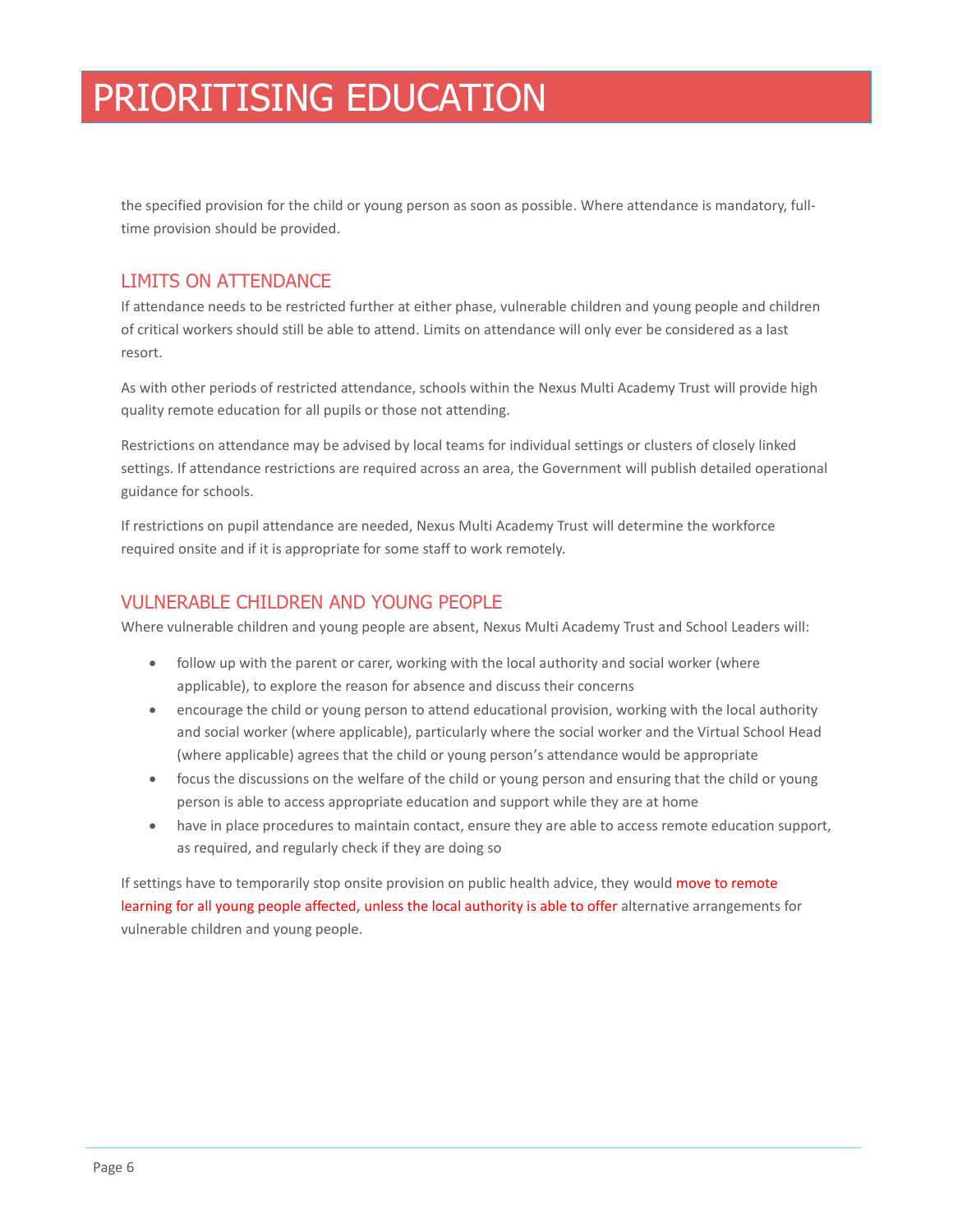## <span id="page-7-0"></span>Outbreak Management Plan

This Outbreak Management Plan outlines how Nexus Multi Academy Trust would operate if any of additional measures were recommended for the school sites from national guidance due to a Variant of Concern or extended lockdown measures.

### ROLES AND RESPONSIBILITIES

Each school will appoint a designated Single Point of Contact (SPOC). The implementation of the management plan will also be overseen by a designated person at Trust level. These persons are:

- CENTRAL TRUST Warren Carratt, Chief Executive Officer
- Abbey School Luci Windle, Executive Headteacher
- Bader Academy Viki Drew, Head of School
- Becton School James Gibson, Executive Headteacher
- Coppice School Natalie Swearman, Interim Head of School
- Crags Community School Elizabeth Normington, Headteacher
- Heatherwood School Bridget Coy, Head of School
- Hilltop School David Burdett, Headteacher
- Kelford School Kari Anson Headteacher
- North Ridge Community School Anita Denman, Head of School
- Pennine View School Sarah Mulhall, Headteacher

## SCENARIO 1 – SINGLE CONFIRMED COVID CASE

If there is one case identified in school the following steps will be taken in line with the latest guidance:

- School will liaise with Public Health passing on the relevant information
- Schools will follow their Local Authority reporting guidance
- Those in close contact will be asked to isolate.
- Consideration will be given to transport and visitor contacts
- Remote learning plan to be implemented for those isolating
- School Covid Risk Assessment to be evaluated in light of any learning from new case

### SCENARIO 2 – OUTBREAK WITHIN SETTING

The definition of an outbreak in a non-residential setting is:

Two or more test-confirmed cases of COVID-19 among individuals associated with a specific nonresidential setting with illness onset dates within 14 days, and one of the following: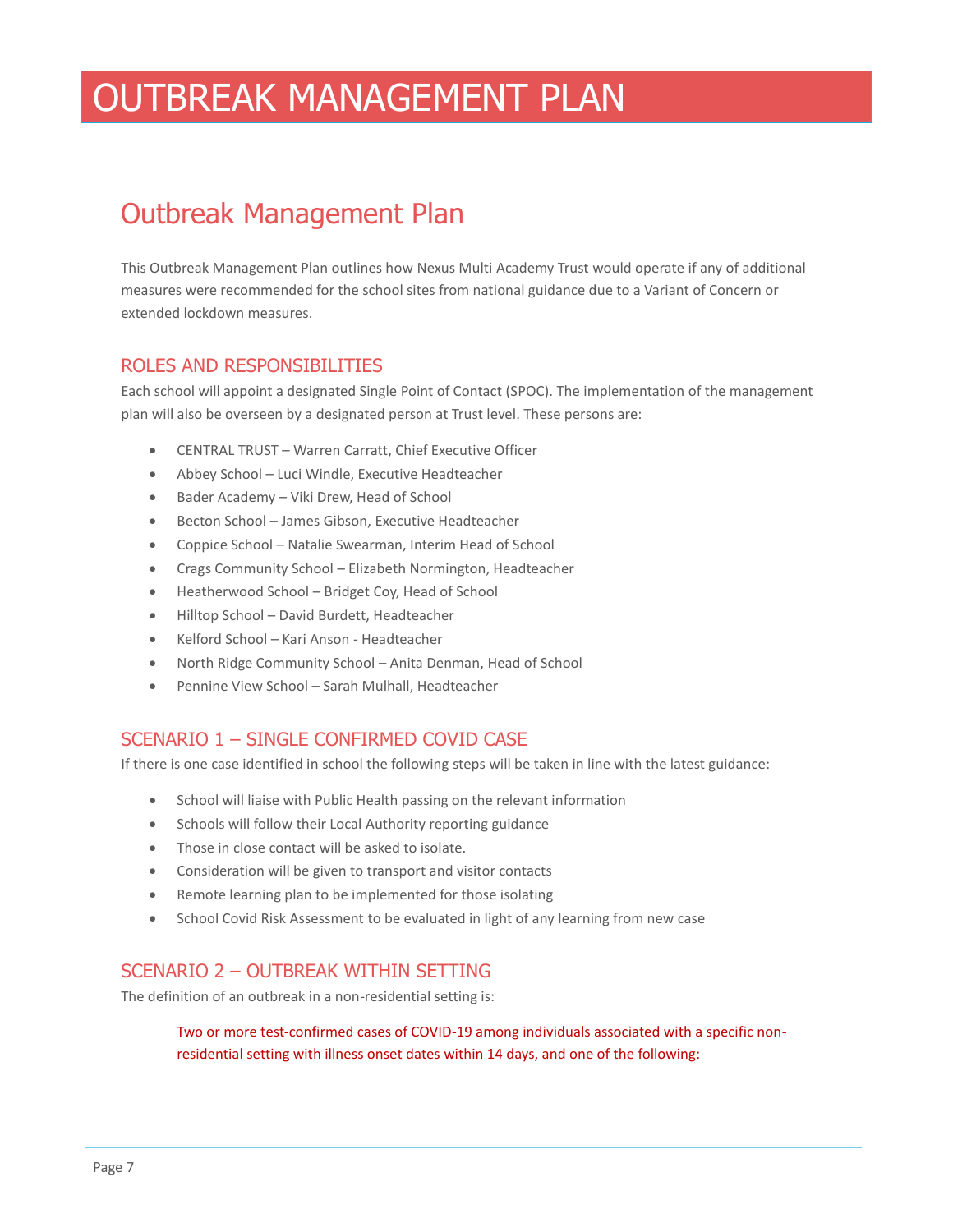- identified direct exposure between at least 2 of the test-confirmed cases in that setting (for example under one metre face to face, or spending more than 15 minutes within 2 metres) during the infectious period of one of the cases
- when there is no sustained local community transmission absence of an alternative source of infection outside the setting for the initially identified cases

An outbreak is deemed to last 28 days from the last positive diagnosis. The local authority, Public Health England and the Department for Education will have responsibility for determining whether an outbreak has occurred in the setting.

The best way to avoid an outbreak in a setting is to ensure preventative measures are in place. Within all settings the following will be in place:

- A risk assessment for each setting that reflects the current Government Guidance
- Appropriate PPE will be provided and worn in line with Guidance
- Hand sanitiser will be freely available
- Staff who can work from home will do so
- LFT testing will be available for staff, visitors and secondary pupils

Should an outbreak be identified, the following steps will be undertaken:

- School will liaise with Public Health passing on the relevant information
- Schools will follow their LA guidance for notification
- In collaboration with Public Health and the Trust Leadership Team a decision will be made as to whether school can remain open
- DfE will be informed if the school is to close
- LA will be informed if the school is to close
- In liaison with Public Health, if the school is a test site, on site testing will be reinstated
- Remote learning plan will be implemented
- If required, the school will reintroduce bubbles and social distancing.
- If bubbles and social distancing are reintroduced, staggered breaks, lunchtimes, and start and finish times will be reintroduced.
- External visits to the school will stop until deemed safe
- School COVID Risk Assessment will be evaluated in light of any learning from new cases

### SCENARIO 3 – THE SETTING IS AFFECTED BY A PACKAGE OF LOCAL OR NATIONAL MEASURES

The COVID situation is ever changing as are the directed responses. Settings will work with the Trust to ensure that they implement any Local or National restrictions and guidance. Schools will work in collaboration with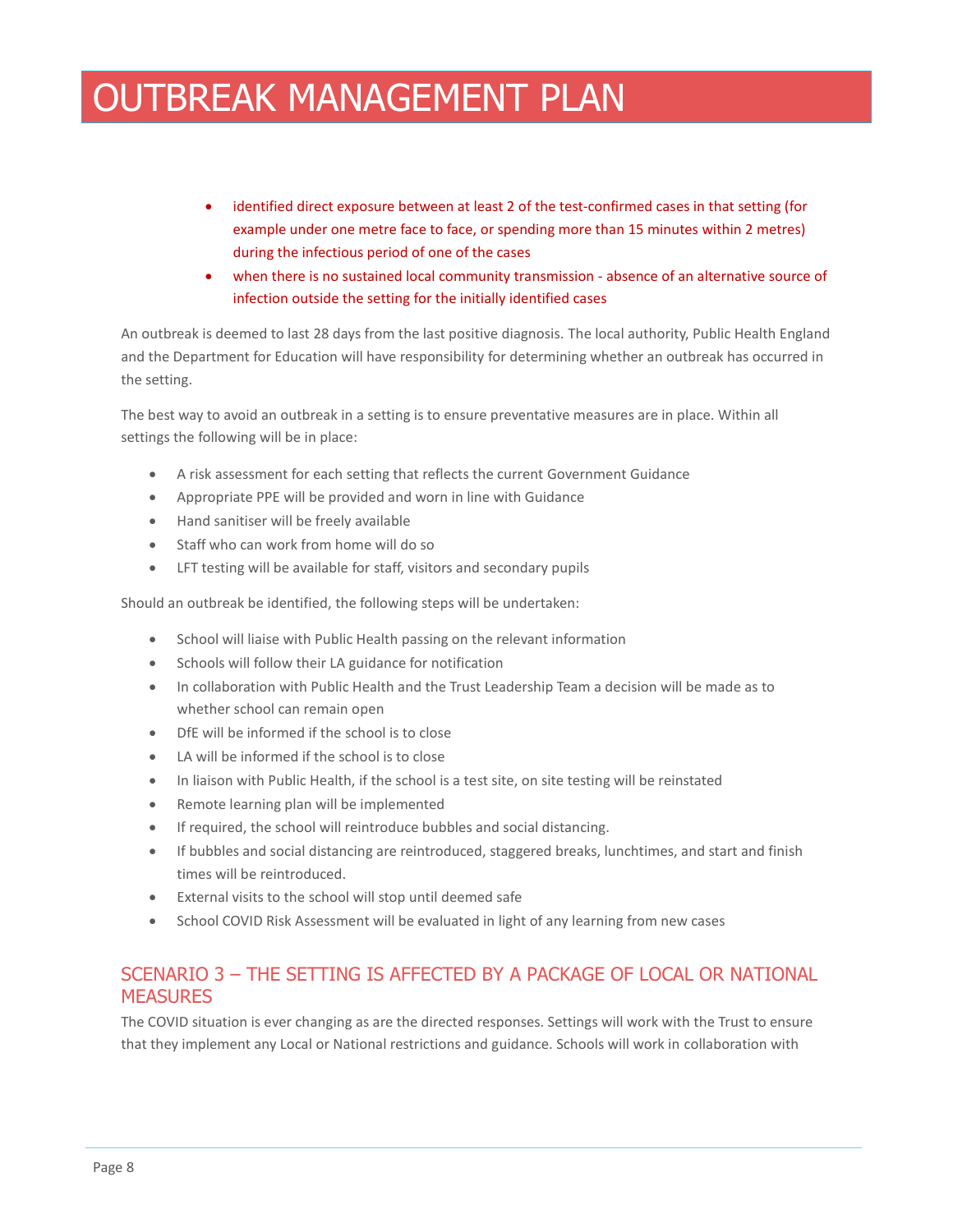professionals and stakeholders to limit the impact on educational delivery. This will include working with the following:

- Parents/carers
- Pupils
- Public Health
- Local Authority
- Social Care
- DfE
- ProAktive (Health and Safety Consultants)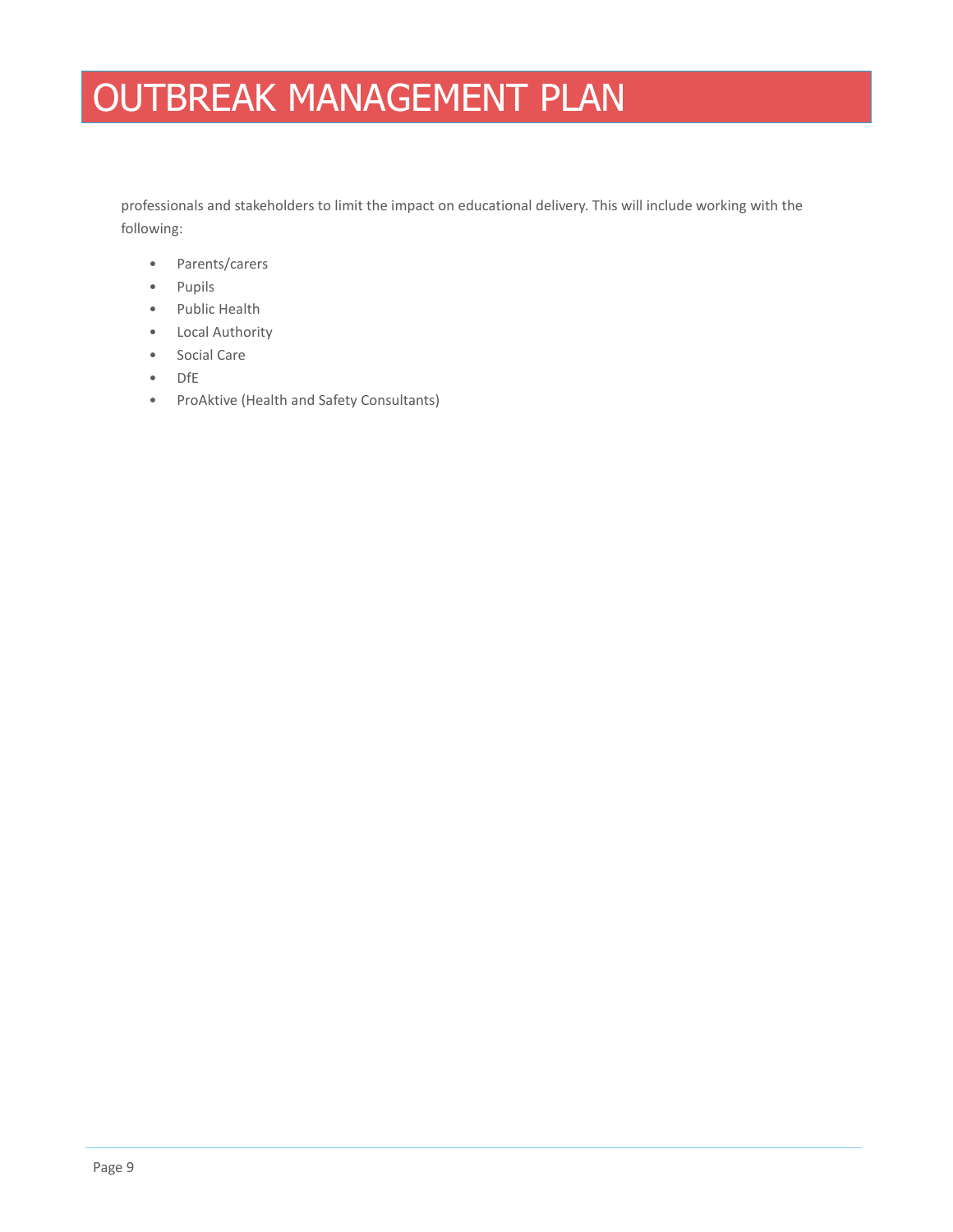## <span id="page-10-0"></span>Support Plans

## COVID-19 RISK ASSESSMENT

Nexus Multi Academy Trust continues to update site specific COVID-19 Risk Assessments in line with national guidance. COVID-19 Risk Assessments are updated in consultation with school leaders and uploaded regularly to school websites.

COVID-19 Risk Assessments will be updated in the event of:

- Changes to National Guidance
- Updates on COVID-19 Roadmap
- Local outbreaks
- School Related Outbreaks
- Variants of Concern

### **TESTING**

Nexus Multi Academy Trust is prepared for the reintroduction of Asymptomatic Testing Sites (ATS). These measures may be advised:

- for an individual setting or a small cluster of settings only, by Directors of Public Health as part of their responsibilities in outbreak management. In most cases a "cluster" will be no more than 3 or 4 settings linked in the same outbreak
- for settings across areas that have been offered an enhanced response package, where settings and Directors of Public Health decide it is appropriate

#### **Dedicated Testing Sites**

Nexus Multi Academy Trust will establish which schools might be required to establish dedicated testing sites following national guidance and previous guidance from Schools, Colleges Testing Handbook V3.7.

Schools within the Nexus Multi Academy Trust for which dedicated testing sites are applicable will reintroduce specific roles to support testing. These roles were identified in the Schools, Colleges Testing Handbook V3.7 and used on sites in January 2021. Refresher training for staff will be made available if required.

Each test site will ensure that they remain well stocked so that they can mobilise their test centre if required.

Nexus Multi Academy Trust and School Leaders will ensure that ATS does not negatively impact on the education provided to students.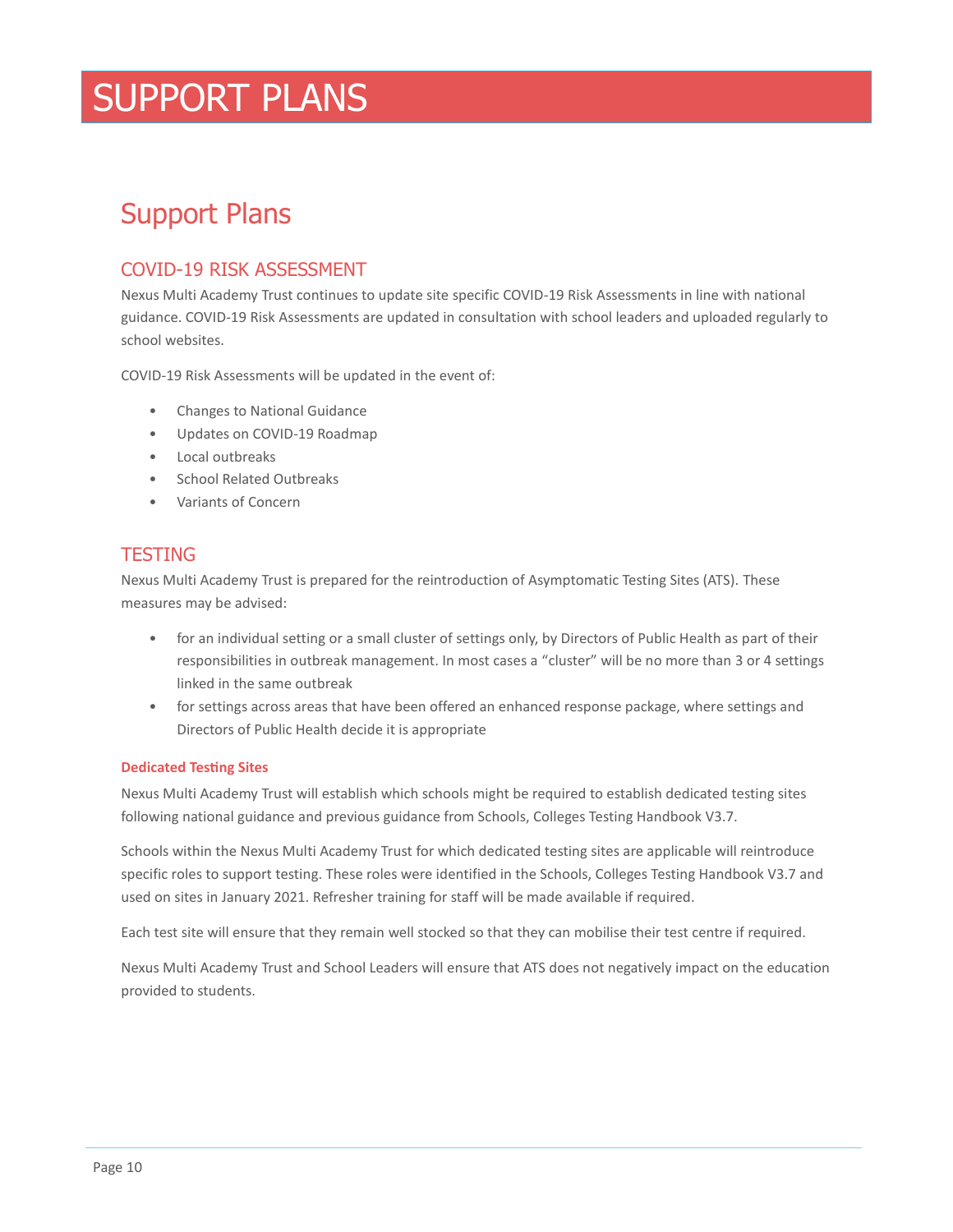#### **Home Testing**

Schools will continue to provide testing kits to staff and pupils twice a week and encourage their use. Additional use of home testing by staff and pupils may be advised and will be encouraged by schools. Evidence of negative test results may be requested for access to school sites for events such as taster days and school proms.

All schools will ensure that they remain well stocked with LFD tests in case there is a requirement to increase home testing.

### FACE COVERINGS

Nexus Multi Academy Trust will introduce the use of face masks in schools for staff in all communal areas on activation of this plan. Face masks for pupils will be worn in communal areas and classrooms for pupils of secondary school age only if appropriate for the individual pupil.

COVID-19 Risk Assessments will be updated in line with guidance and parents/carers will be informed of the reintroduction of face coverings.

Site Managers will ensure that schools have sufficient stock of PPE including face masks.

The School COVID-19 Risk Assessments still state that all visitors to school sites including parents and contractors are to wear face coverings at all times.

#### **SHIELDING**

Shielding is currently paused. In the event of a major outbreak or Variant of Concern that poses a significant risk to individuals on the Shielded Patient List (SPL), ministers can agree to reintroduce shielding. Shielding would be considered in addition to other measures to address the residual risk to people on the SPL, once the wider interventions are taken into account.

Risk Assessments will be updated to include shielding and Nexus Multi Academy Trust will support individuals with remote working if required. If the shielded person is a pupil, then the remote learning plan would be implemented.

Please note: Shielding can only be reintroduced by National Government.

#### SAFEGUARDING

It is expected that all schools have a DSL on site, if this is not possible a senior leader will take on the responsibility for coordinating safeguarding and remote support will be given by the Central Trust.

Wellbeing calls will be made regularly (in line with individual pupil risk assessments) to ensure that pupils are safe and well at home.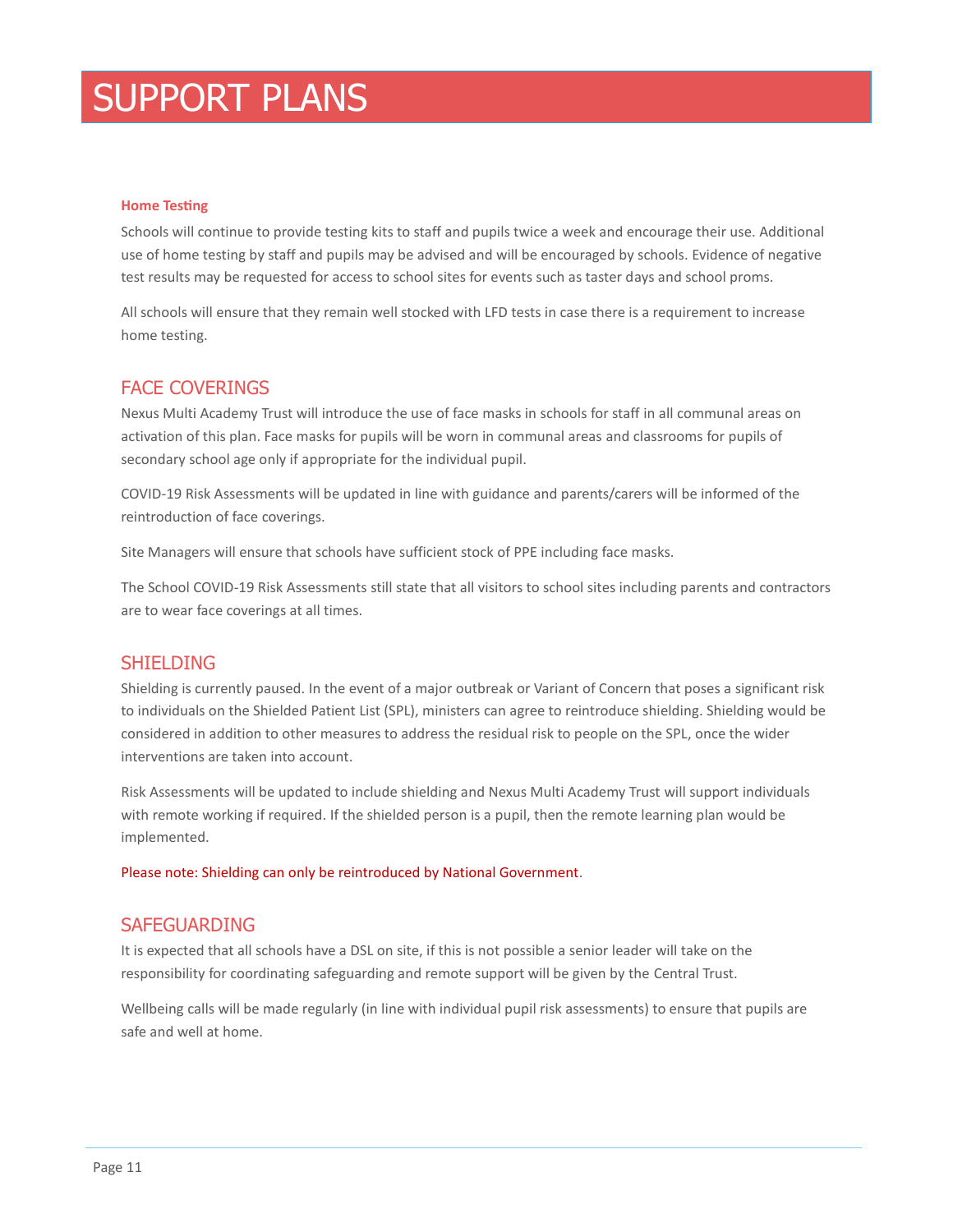### MEALS

Nexus Multi Academy Trust will continue to provide meal options for all pupils who are in school. Meals will be available free of charge to all infant pupils and pupils who meet the benefits-related free school meals eligibility criteria.

Nexus Multi Academy Trust will continue to provide free school meals support in the form of meals or lunch parcels for pupils who are eligible for benefits related free school meals and who are not attending school because they:

- are self-isolating
- have had symptoms or a positive test result themselves
- are a close contact of someone who has COVID-19

Further information is available in the guidance on providing school meals during the COVID-19 pandemic. Nexus Multi Academy Trust will continue to support pupils who are eligible for, and usually receive, free meals even if pupils are studying remotely due to COVID-19.

### IT ACCESS

As part of the school remote learning plan, details will be held of who requires a device to be provided. These will be available to be collected from school or, if there is prior warning, they will be distributed prior to class/school closures.

Part of the wellbeing calls will be to monitor this provision and pupil access to the remote learning so that support can be given as required.

### **TRANSPORT**

Transport services to education settings should continue to be provided as normal where children are attending education settings.

Nexus Multi Academy Trust will encourage children and families to walk, scoot or cycle to school where appropriate.

On activation of this plan, children / adults on dedicated school transport may be directed to wear face coverings where appropriate.

### **COMMUNICATION**

Nexus Multi Academy Trust will ensure that all plans that would involve imposed restriction will be communicated to all staff members and parents. This will include information on:

Opening arrangements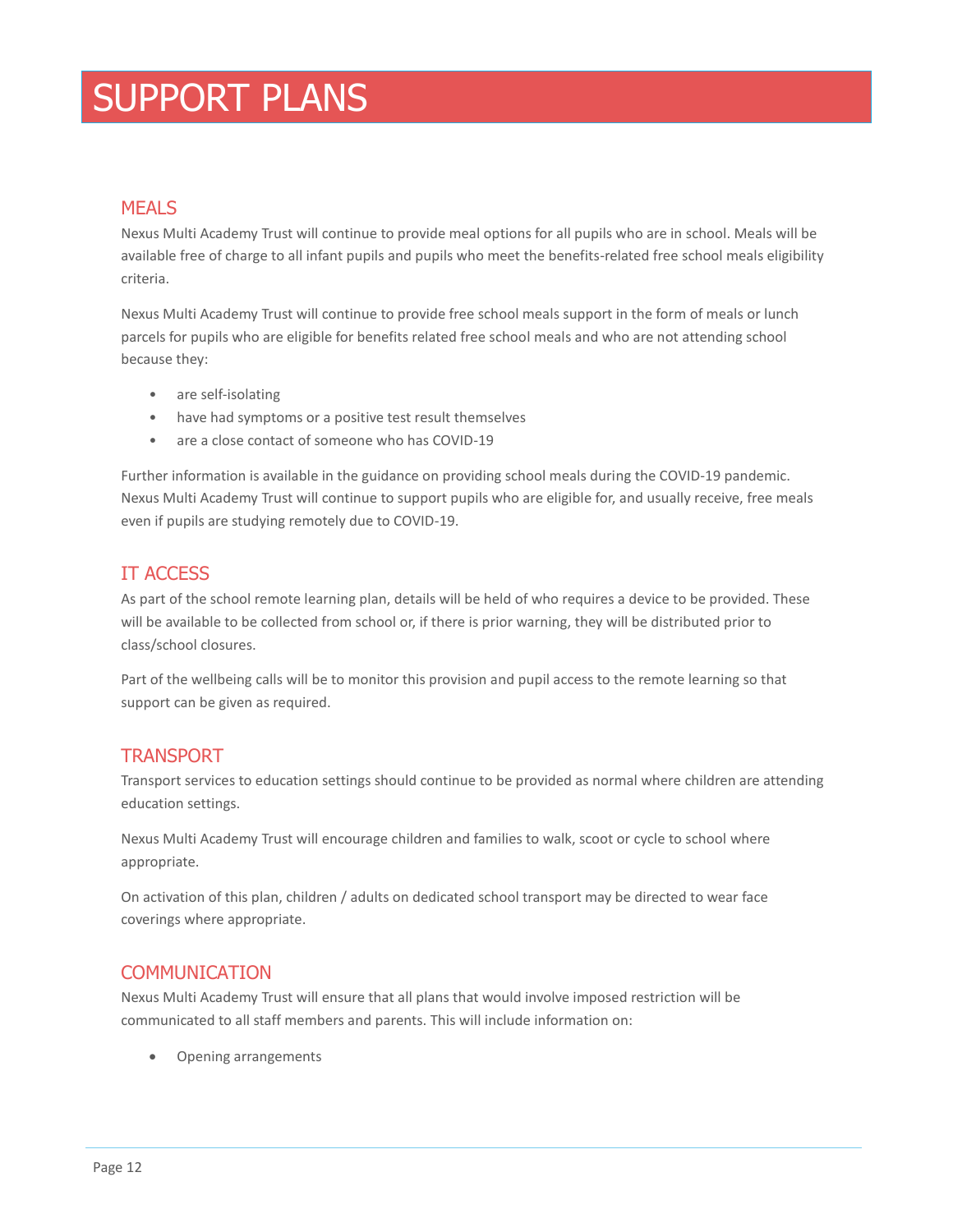- Access for specific targeted groups where applicable, such as certain year groups, vulnerable pupils and children of critical workers.
- Any reviews of the school's protective measures as part of the school's risk assessment.
- Arrangements for remote working.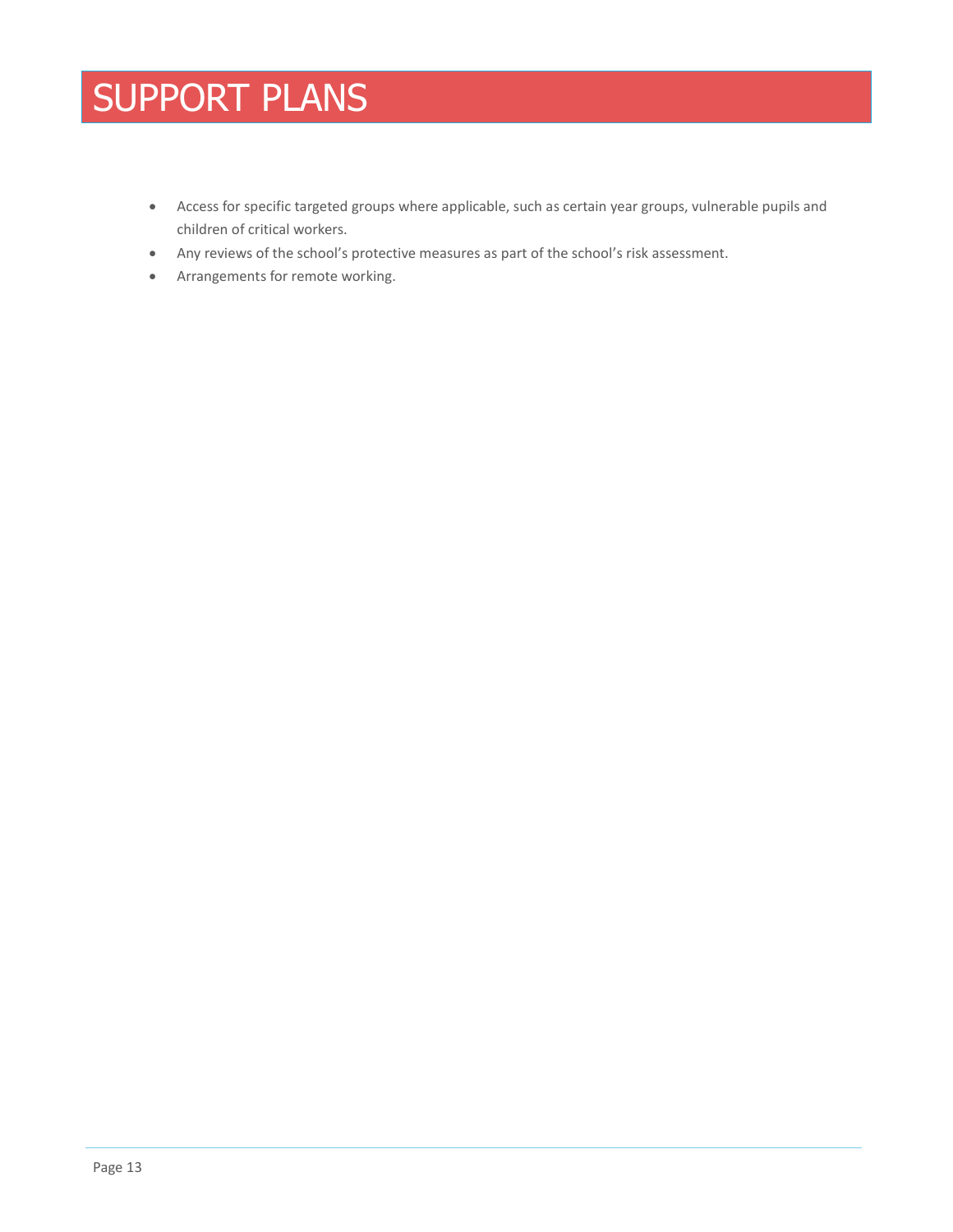## <span id="page-14-0"></span>Other Measures

### RESIDENTIAL EDUCATIONAL VISITS

Risk Assessments for trips include COVID-19 procedures and are updated following national guidance.

Educational Day Visits were able to resume from 12th April 2021. Any educational day visits must be conducted in line with relevant COVID-secure guidelines and regulations and a full risk assessment in relation to all educational visits must be undertaken to ensure they can be undertaken safely. As part of this risk assessment, schools will need to consider what control measures need to be used and follow wider advice on visiting indoor and outdoor venues. School Leaders should consult the health and safety guidance on educational visits when considering visits.

Educational Day Visits will be reviewed and potentially postponed in the event of activation of this plan. School leaders must discuss this with Central Trust before any decision is made.

Domestic Residential Educational Visits can be undertaken from 17th May 2021. Any domestic residential educational visits must be conducted in line with relevant COVID-19 guidance and regulations and risk assessments should be undertaken.

Domestic Residential Educational Visits will be reviewed and potentially postponed in the event of activation of this plan. School leaders must discuss this with Central Trust before any decision is made.

International Visits: The Government has now published red, amber and green list rules for entering England. Given the complexities attached to international travel at this stage of the pandemic, the Government recommends schools do not go on any international visits this academic year up to and including 5th September 2021. The position beyond 5th September 2021 will be reviewed again in advance of Step 4.

International Visits will be reviewed and potentially postponed in the event of activation of this plan. School leaders must discuss this with Central Trust before any decision is made.

### OPEN DAYS

In the event of activation of this plan, transitional, taster and open days will be managed through the completion of a thorough risk assessment in line with agreed system of controls and align with the advice contained from the Government roadmap out of lockdown.

Open days will be reviewed and potentially postponed/cancelled in the event of activation of this plan.

In the event of cancellation, remote transitional, taster and open days will be managed by school leaders.

Individual site risk assessments will be completed and will include:

• parents/carers will be asked to produce a negative COVID-19 test before entry to site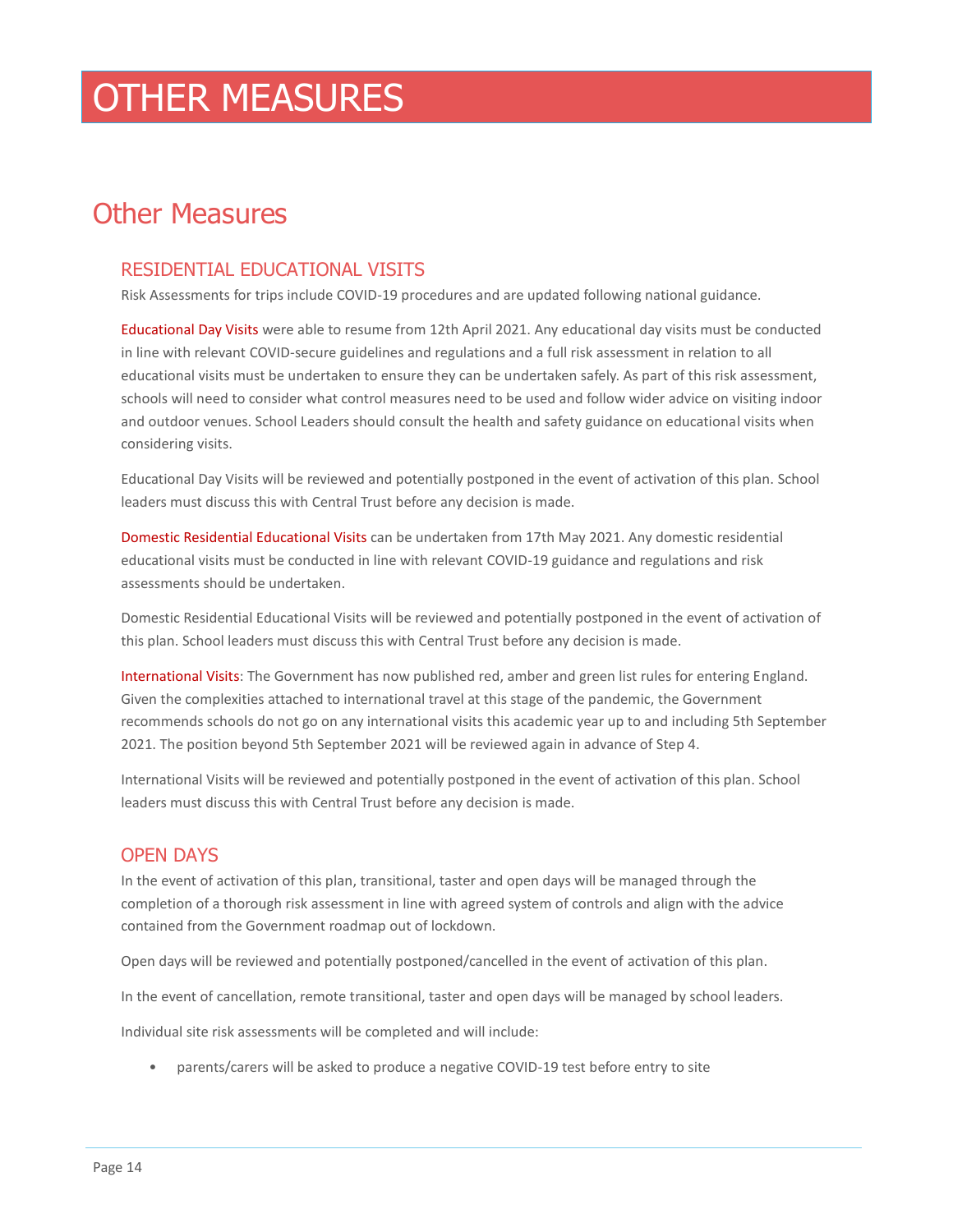- separate entry and exit points to school
- minimum number of participants (if any)
- All visitors to wear face coverings and regularly wash/sanitise hands

### PARENTAL ATTENDANCE IN SETTINGS

In the event of activation of this plan, parents/carers will be advised to limit their access to site as much as possible.

- Parents/carers or visitors permitted on school site by invitation only and must have an arranged appointment.
- Visitors will be collected from reception as soon as possible to avoid unnecessary waiting.
- All visitors will be expected to wear a face covering and will be informed of this when a meeting is booked. This can be removed in the venue for the meeting if social distancing is possible.
- Where possible conversations with parents/carers staff will be either over the phone or via the school's post-box email address.
- Parents/carers will not be permitted to attend school fixtures such as football matches etc.

### PERFORMANCES IN SETTINGS

If the school is planning an indoor or outdoor face-to-face performance in front of a live audience, staff should continue to follow the latest performing arts guidance, and the guidance on delivering outdoor events.

Performances will be reviewed and potentially postponed/cancelled in the event of activation of this plan.

### EVENTS AND PROMS

Outdoor events are generally lower risk. Once the school have undertaken a risk assessment and planned the event in line with the system of controls, the school may consider an outdoor event (for example a leavers' celebration or prom) that caters for more than one bubble or consistent group, as long as the groups continue to be kept separate.

Events and Proms will be reviewed and potentially postponed/cancelled in the event of activation of this plan.

Local authorities, Directors of Public Health (DsPH) and PHE Health Protection Teams (HPTs) may recommend precautions in one setting, a cluster of settings, or across an entire area.

## SUMMER SCHOOLS (DELIVERED UNDER DFE'S SUMMER SCHOOL FUNDING SCHEME)

In most circumstances, children should be allowed to attend summer schools as planned. Facilities and activities should reflect any local or national restrictions.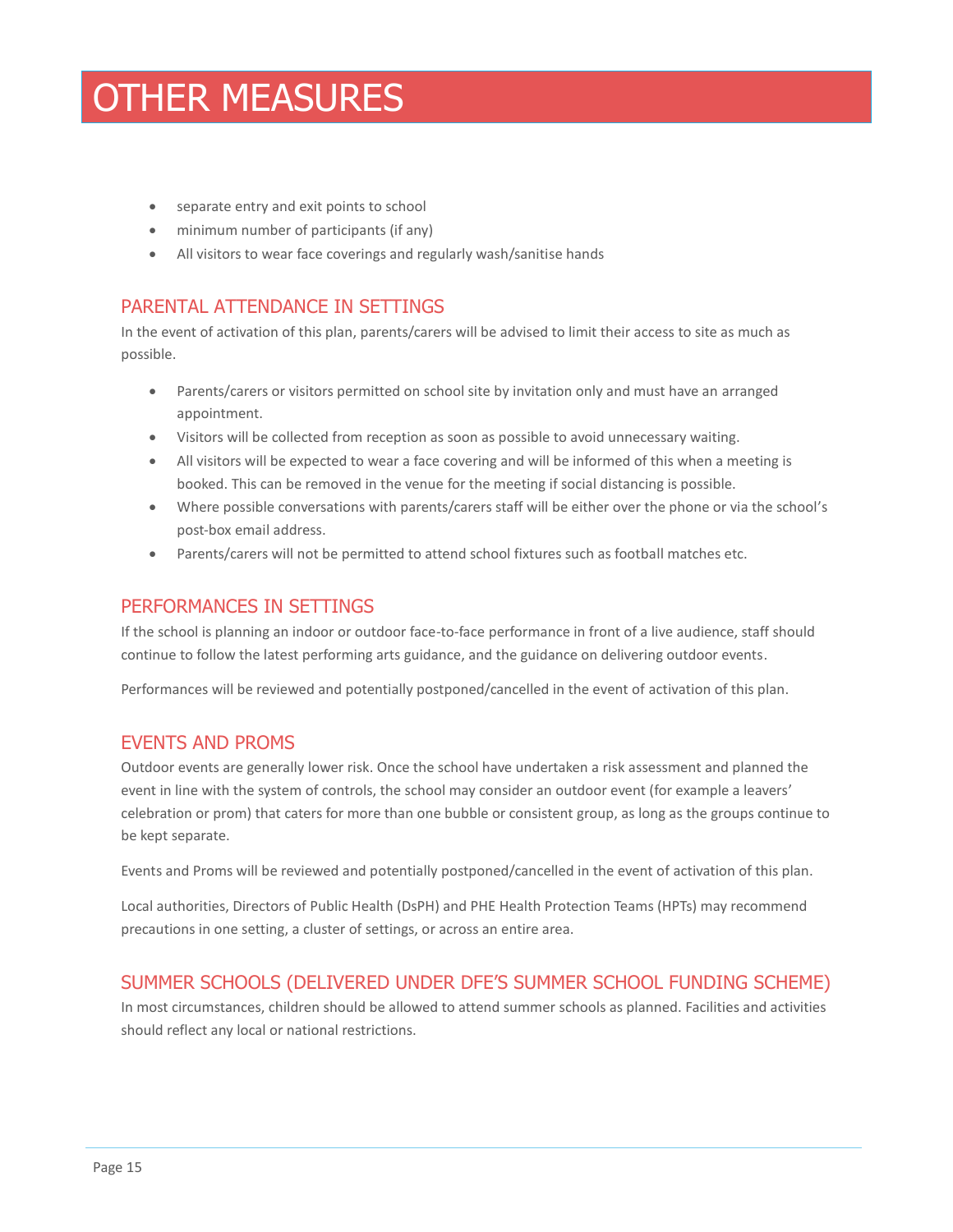If attendance restrictions are needed as a last resort, the academic element of the programme may need to be delivered remotely.

Children should still also be allowed to attend holiday activities and food programme provision "in most circumstances". However, if Nexus Multi Academy Trust and School Leaders decide not to hold face-to-face holiday clubs as a result of COVID-19, for example if they are cancelled following Government advice, schools will operate flexibly to ensure that as far as possible eligible children still receive support that meets the aims of the programme.

### OUT-OF-SCHOOL SETTINGS AND WRAPAROUND CHILDCARE

If attendance restrictions are needed, vulnerable children and young people should be allowed to attend. For all other children, parents and carers should only be allowed to access these providers for face-to-face provision for their children for a limited set of essential purposes, such as to allow them to go to or seek work, attend a medical appointment, or undertake education and training.

Restrictions on attendance may need to vary depending on whether provision will be operating during school term-time and/or school holidays, when schools are otherwise closed to ensure sufficient childcare provision remains available to those that need it most. Therefore, the advice outlined above could be subject to change.

Further advice will be provided should this be the case. In the meantime, providers should continue to refer to guidance on protective measures for holiday, after school clubs and other out-of-school settings for children during the coronavirus (COVID-19) pandemic.

## **CLEANING**

Nexus Multi Academy Trust continues to follow robust cleaning regimes in schools such as:

- Additional COVID-19 Response Cleaners
- Enhanced cleaning of school sites
- Enhance Touch-Point cleaning processes

Following the identification of the person with COVID-19 symptoms, COVID-19 Response Cleaners will clean and disinfect:

- All surfaces that the symptomatic person has come into contact with, including objects which are visibly contaminated with body fluids; and
- All potentially contaminated high-contact areas such as toilets, door handles, telephones, grab-rails in corridors and stairwells

16.3 In the event of a Variant of Concern or local outbreak consideration will be given to further cleaning enhancements:

Deep cleans of whole school and specific areas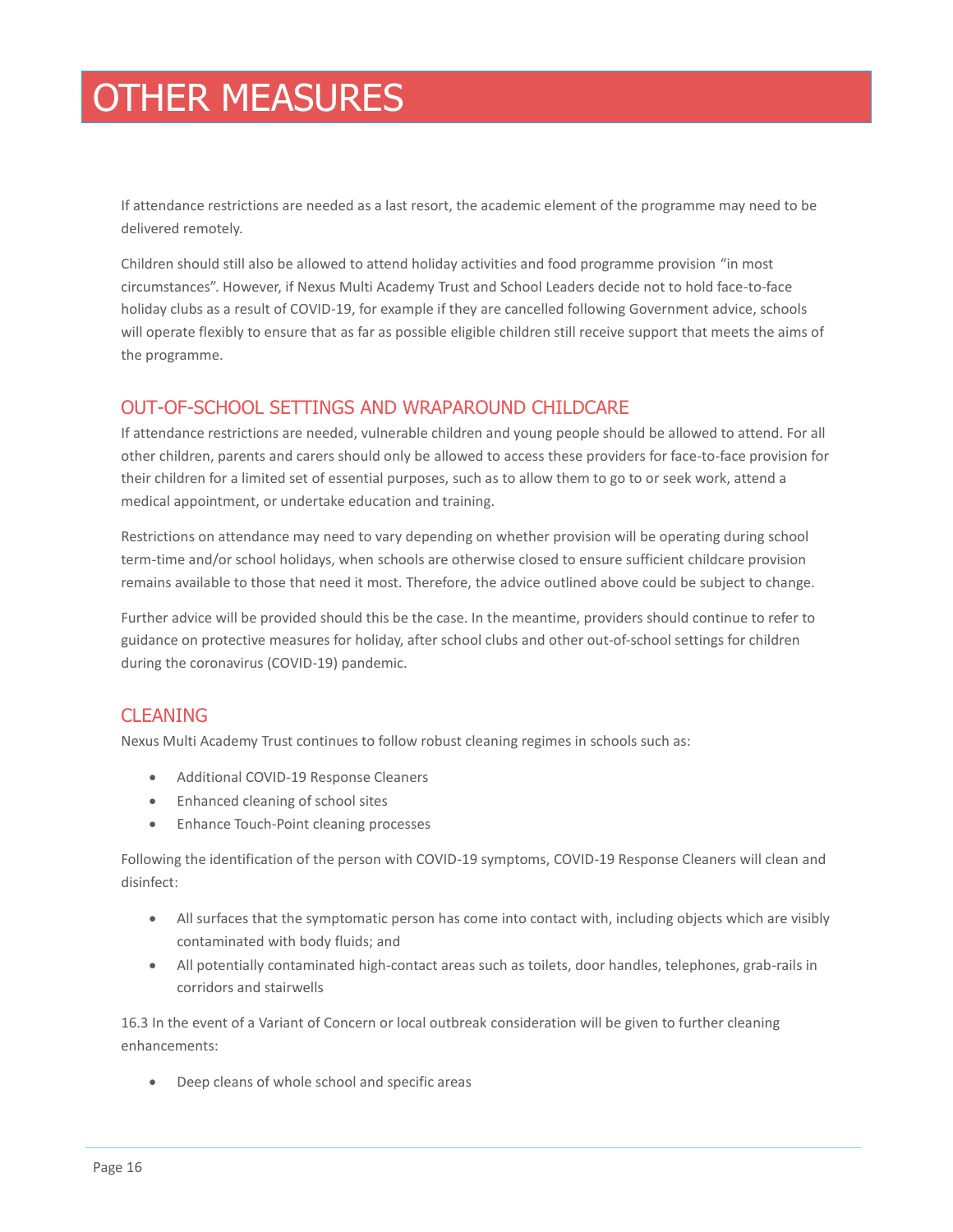- Additional cleaning support
- Additional training of cleaners

### **WASTE**

Nexus Multi Academy Trust continues to manage effective waste management on school sites.

All waste from possible cases and cleaning of areas where possible cases have been (including disposable cloths and tissues), should be:

- Put in a plastic rubbish bag and tied when full. That plastic bag should then be placed in a second bin bag and tied.
- Stored safely and kept away from children. Waste should not be put in communal waste areas for at least 72 hours. It can then be disposed of normally.

## INFECTION PREVENTION AND CONTROL PRECAUTIONS

Infection prevention and control precautions continues to be implemented including:

- Good hand hygiene before entering and after leaving the setting, as well as regularly throughout the day.
- Ensuring that everyone (staff and pupils) catch coughs and sneezes in tissues. If a tissue is not available, then the crook of the elbow should be used rather than hands.
- Dispose of tissues promptly in a waste bin and then perform hand hygiene.